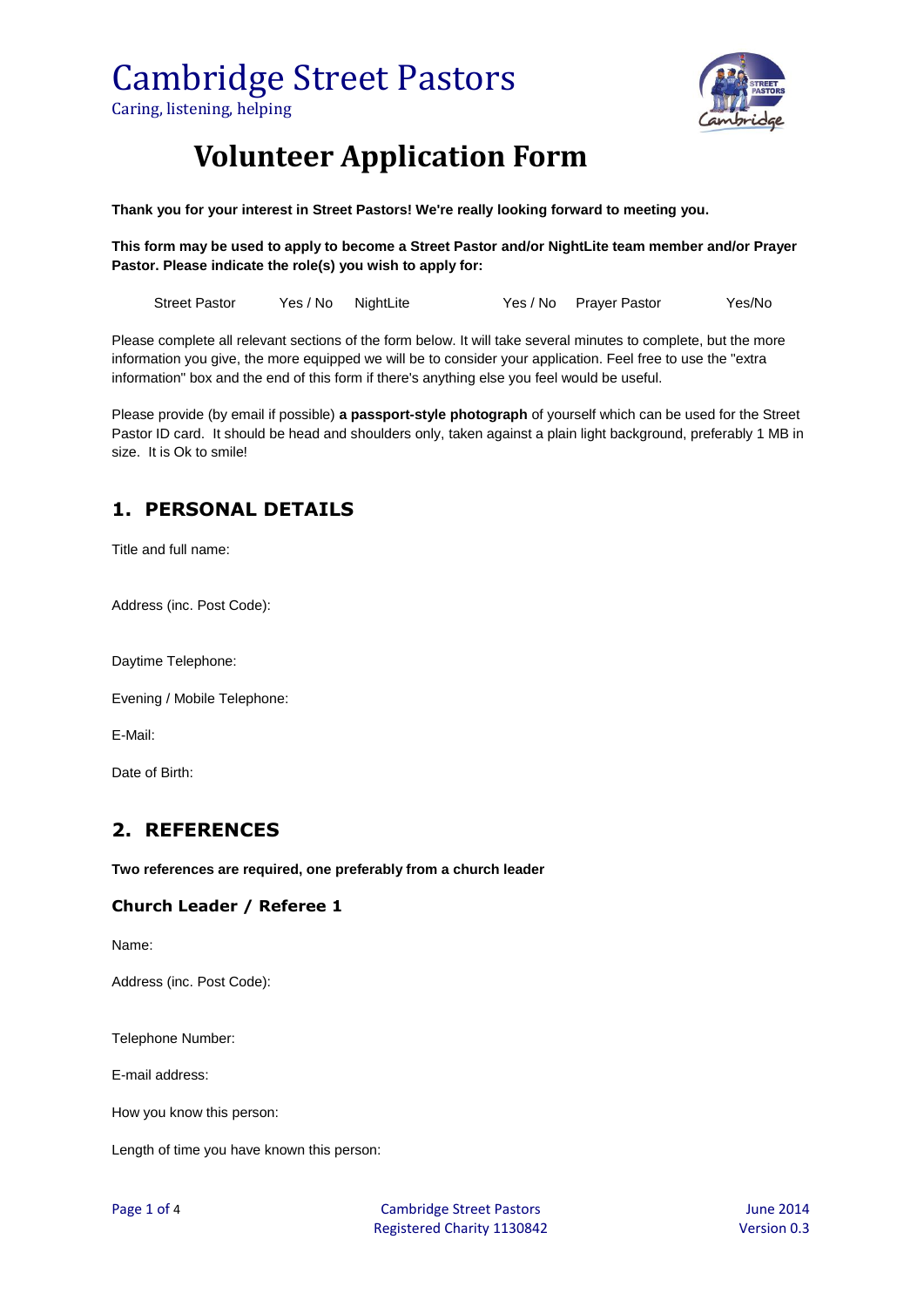#### Cambridge Street Pastors Caring, listening, helping **Referee 2**



Name:

Address (inc. Post Code):

Telephone Number:

E-mail address:

How you know this person:

Length of time you have known this person:

#### **3. CRIMINAL RECORDS**

**This section is required for those applying to become a Street Pastor. It is not required if you are applying to be a NightLite volunteer and do not wish to be considered for a Street Pastor at this time.**

Have you ever been convicted or cautioned with respect to a criminal offence?

If yes, please give details:

*(Because of the nature of the role for which you are volunteering, this post is exempt from the provision of Section 4(2) of the Rehabilitation of Offenders Act 1974 by virtue of the Rehabilitation of Offenders Act 1974 (Exceptions) Order 1975. This means you are therefore not entitled to withhold information about convictions, which for other purposes are "spent" under provisions of the Act. Any information given will be treated in the strictest confidence and used solely in relation to this application.)*

#### **4. FAITH AND CHURCH BACKGROUND**

Briefly describe how you came to a personal faith in Jesus Christ:

How would you describe your spiritual life today:

Which church are you currently attending:

For how long have you attended:

In what ways do you express your Christian faith in practical service?

Page 2 of 4 Cambridge Street Pastors 2014 Registered Charity 1130842 Version 0.3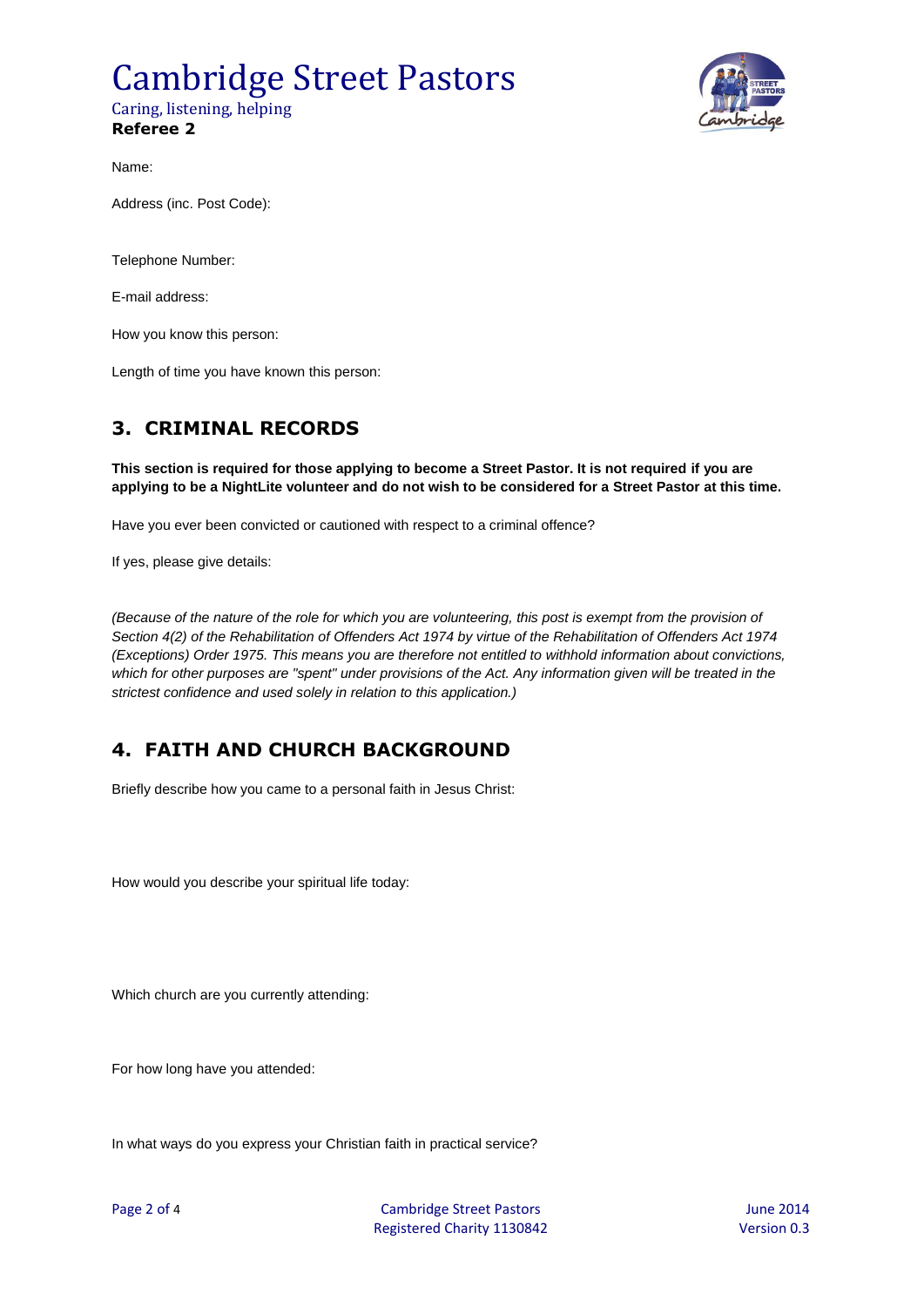## Cambridge Street Pastors

Caring, listening, helping



#### **5. YOUR MINISTRY, GIFTS AND EXPERIENCE**

Why do you want to work as a Street Pastor or NightLite team member and what would you like to achieve?

What is it that excites you most about the work of Street Pastors and/or NightLite?

What relevant experience do you feel you bring - either from home, work, church or other sources:

What roles do you enjoy and what do you most dislike when you work with others in a team:

What would other people say were your strengths and weaknesses:

#### **6. OTHER RELEVANT INFORMATION**

Do you have any other specific qualifications that may be relevant to this application (e.g. first aid training, vocational, academic, professional qualifications):

Tell us any other information about yourself that you feel we ought to know, for example medical conditions:

How did you hear about Street Pastors:

#### **7. EMPLOYMENT**

If you are in paid employment please give details:

Job Title:

Full or Part Time:

Employer:

Main Duties:

Page 3 of 4 Service 2014 Cambridge Street Pastors 3 Automobile 2014 Registered Charity 1130842 Version 0.3